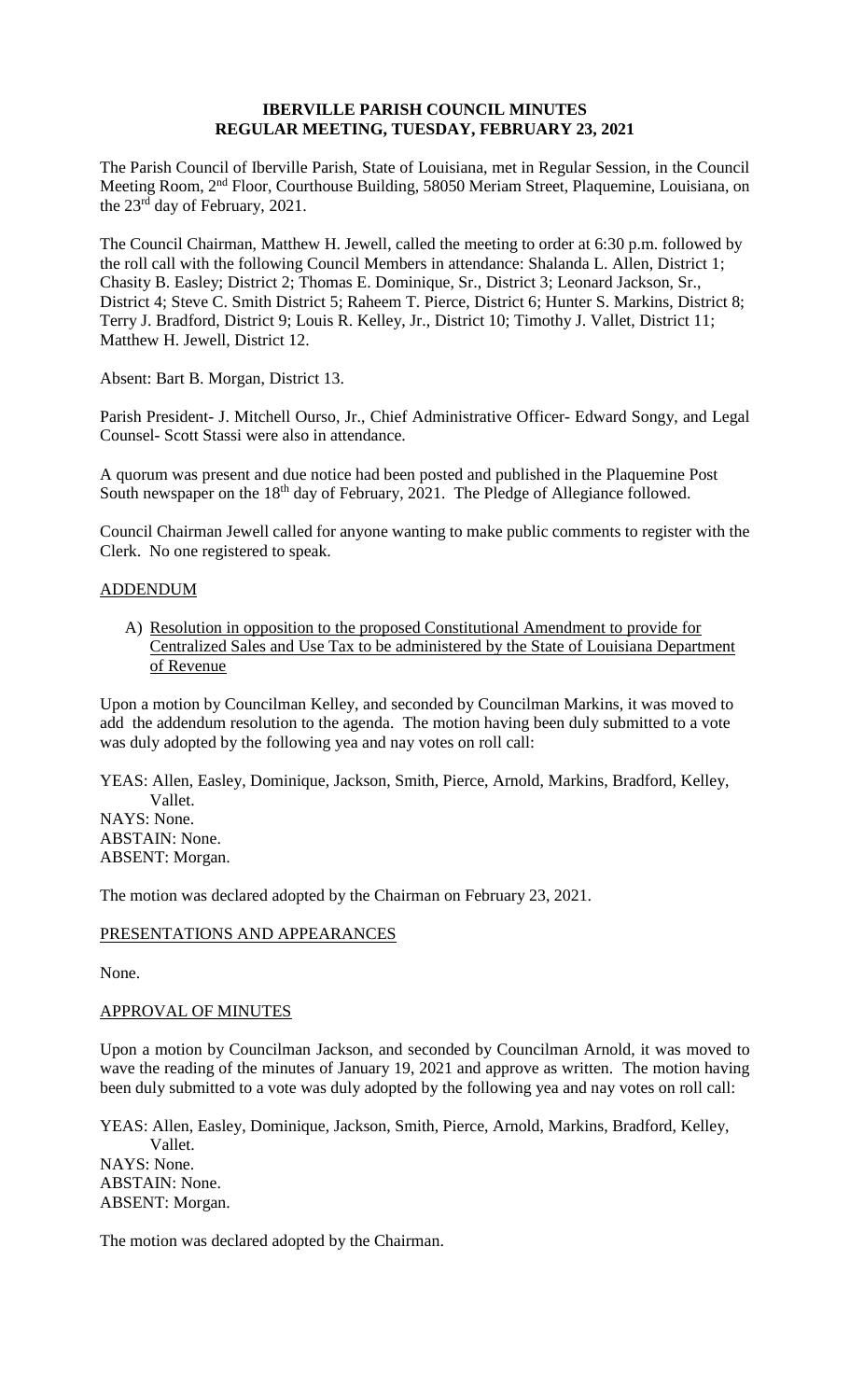## PRESIDENT'S REPORT

# President Ourso reported on the following:

- President Ourso made a phone call to the Governor to find out why our Parish has not received the COVID-19 vaccines yet. The State is requiring the use of the Health Unit in Plaquemine and asked the Parish for help administering the shots due to their strained resources. Ochsner Medical Facility and Acadian Ambulance agreed to help administer the vaccines. Governor John Bel Edwards assured President Ourso they would make this happen as soon as possible. This Thursday the vaccines will be available at the Health Unit in Plaquemine. The State is giving the list to Ochsner to contact the people who requested a shot and will start administering the vaccines every Thursday. President Ourso will also provide a van to bring people to Plaquemine from other areas of the Parish. The State is taking the calls to request a vaccine, and that phone number is 225-687- 9021. The Parish will put word out through the Parish communication system to contact this number to make an appointment to receive the vaccine.
- Councilman Kelley asked for the age limit for the vaccine, President Ourso stated at least 65 years old and older.
- President Ourso stated this recent ice storm is the first time Iberville Parish has experienced an ice storm. The ice storm affected every tree in Iberville Parish. The residents need to bear with the Parish to collect the debris along the roads. The water systems were also affected. The water towers could not be full during the freeze, along with the citizens dripping their water, the water got below 20 pounds of pressure in one area and the boil water advisory was mandated per DHH guidelines. There will be rising water bills and higher gas bills because of this. The gas company increased their prices because of the demand. The water prices do not change. The Community Services Office has funds available for a crisis for those who cannot afford these bills from the ice storm.
- The road program has been delayed. The bids haven't been opened due to the ice storm. The bulk of the road funds of \$1.7 million will go towards the Intercoastal.
- The parish received bids for the courthouse's pavilion project and it was awarded to Tullier Services who won the bid at \$225,000 for the bomanite project.
- President Ourso spoke about the potential of solar panel fields in the Parish. There will be a meeting tomorrow at 11:00 a.m. with a solar panel company and some landowners about a potential solar panel field. This is an introduction meeting with this company.
- President Ourso stated the sales taxes provide for 65% of our budget, not including the collection of the mills. The sales taxes are crucial to our budget and every year the State brings up centralized sales tax collections. He said this would be the worst thing for any parish to agree to. There will be no checks and balances, no audits, and once you lose this authority then they shut the gate on you. He believes the industry is behind this along with the State. He urged the Council to oppose centralized sales tax collections.
- President Ourso received an email from DOTD with mistakes including the Highway number and the date regarding the Bayou Sorrel bridge which may be closed in March to repair damage. He stated this is an example of what the Parish would have to deal with if the State collects the Parish's sales taxes.

### FINANCIAL REPORT

Finance Director, Randall Dunn stated Financial statements had been sent out. The Finance Department is working on the audit now. He spoke about the natural gas prices from Henry Hubb, that went from \$3.50 to \$16.30 overnight during the ice storm. Once demand goes down the prices should go down as well. The Parish purchases the gas for resale. Consumption went up because of the cold weather and the prices.

### OLD BUSINESS

None.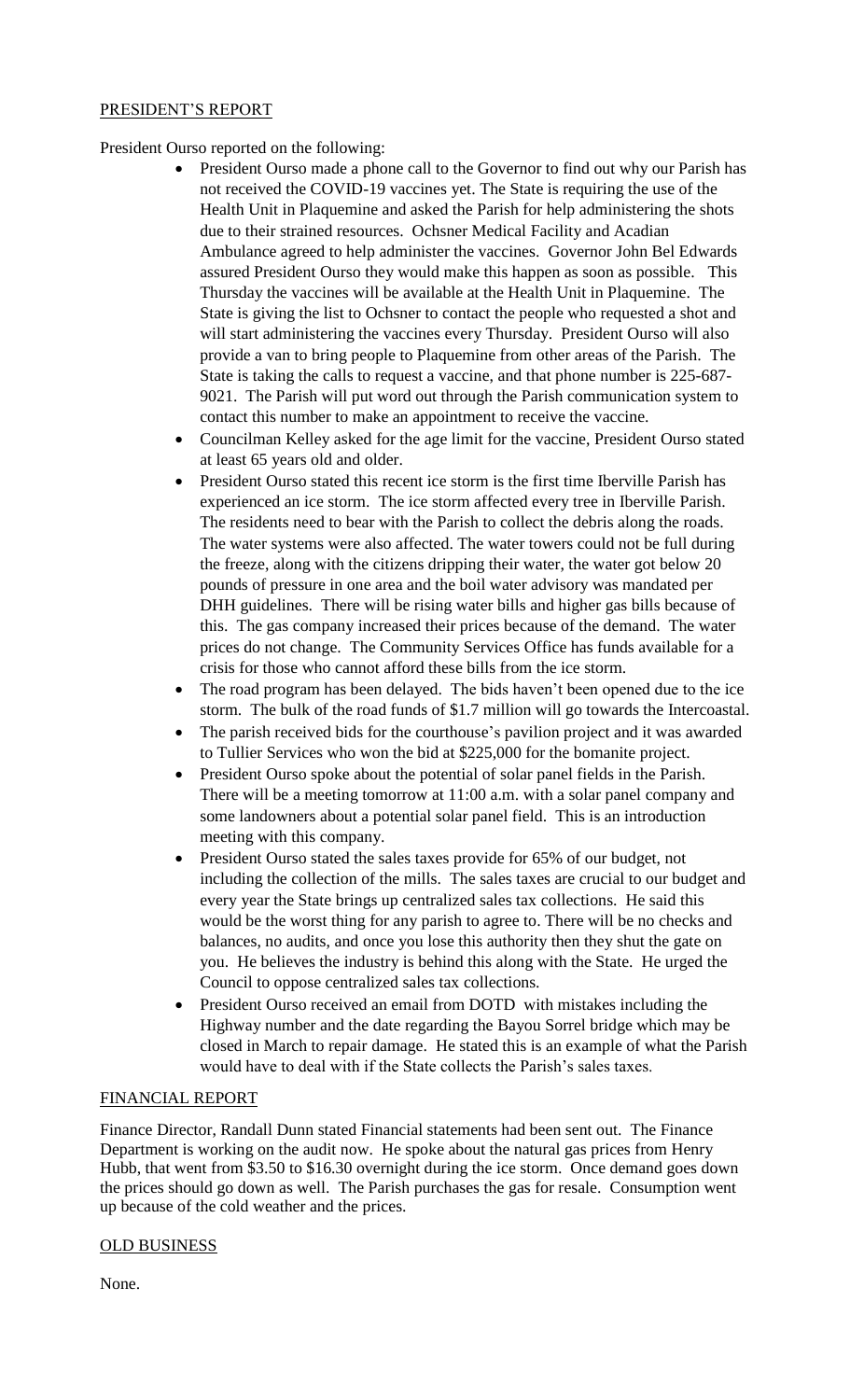## NEW BUSINESS

A) Introduction of Ordinances 1) None.

### RESOLUTION COMMITTEE REPORT

The Resolution Committee met on Tuesday, February 23, 2021 at 6:22 p.m., followed by the roll call with the following Resolution Committee Members only in attendance: Smith, Vallet, Pierce, Arnold, Kelley, Markins, Jackson, Dominique.

Absent: Morgan.

The following resolutions were read aloud by Mr. Songy:

- A) Resolution authorizing and directing the Council Chairman to execute a contract with Strategic Demographics, LLC to provide Reapportionment and Redistricting services for the Iberville Parish Council
- B) Resolution requesting the Louisiana Delegation to provide Reapportionment and Redistricting services for the Justice of the Peace and Constable districts in Iberville Parish
- C) Resolution expressing support for the Upper Terrebonne Basin Watershed Project and support for funding the project through the Louisiana Watershed Initiative (LWI)
- D) Resolution in opposition to the proposed Constitutional Amendment to provide for Centralized Sales and Use Tax to be administered by the State of Louisiana Department of Revenue

There were no questions from the Council or the public.

Councilman Vallet made a recommendation to forward the resolutions to the regular meeting, seconded by Councilman Pierce. The recommendation having been duly submitted to a vote was duly adopted by the following yea and nay votes on roll call by Resolution Committee Members only:

YEAS: Smith, Vallet, Pierce, Arnold, Kelley, Markins, Jackson, Dominique. NAYS: None. ABSTAIN: None. ABSENT: Morgan.

The recommendation was declared adopted by the Chairman to forward the resolutions to the regular meeting.

### DURING THE REGULAR MEETING:

Mr. Dannie Garrett, representing Strategic Demographics came before the council to introduce himself. He spoke briefly on how reapportionment works. He offered to answer any questions and there were none.

### **RESOLUTION IPC# 2021-004**

# **RESOLUTION OF THE IBERVILLE PARISH COUNCIL AUTHORIZING AND DIRECTING THE COUNCIL CHAIRMAN TO EXECUTE A CONTRACT WITH STRATEGIC DEMOGRAPHICS, LLC TO PROVIDE REAPPORTIONMENT AND REDISTRICTING SERVICES FOR THE IBERVILLE PARISH COUNCIL**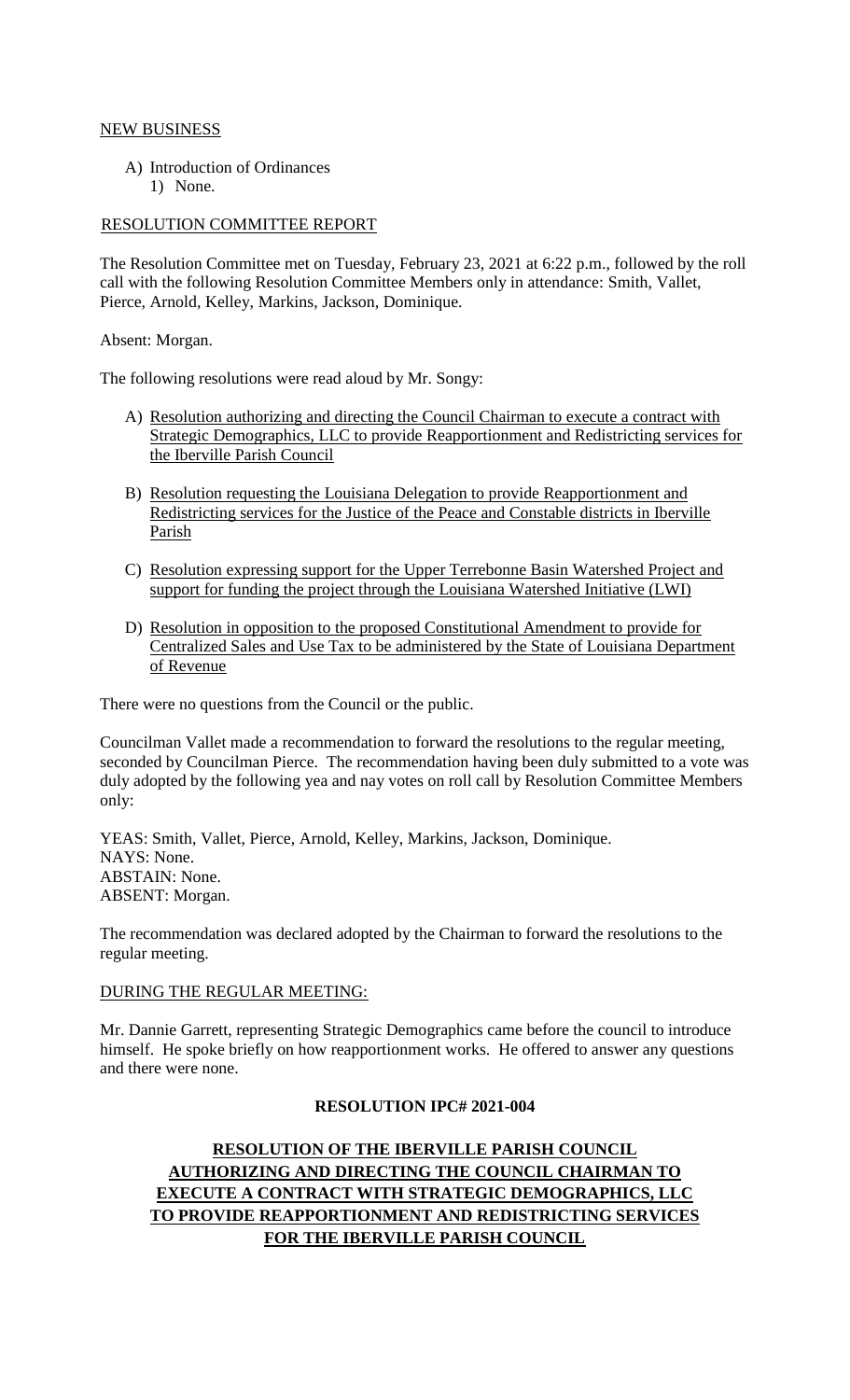WHEREAS, the following resolution was introduced by Councilman Arnold, and seconded by Councilman Smith.

WHEREAS, Pursuant to the United States Constitution and federal law, there is conducted a decennial census of the population of the United States;

WHEREAS, the most recent federal decennial census was conducted in 2020 and the results thereof will be released in 2021;

WHEREAS, Louisiana law mandates that the Iberville Parish Council consider the impact of the federal decennial census on its election districts to determine whether the relative populations of those election districts are in accordance with the principals of one person one vote set forth in the United States Constitution;

WHEREAS, in order to accomplish this obligation, the Iberville Parish Council requires the assistance of professionals in demographics, reapportionment and redistricting;

WHEREAS, Section 2-02 entitled "Reapportionment" of the Iberville Parish Home Rule Charter provides that following official publication of each census by the United States Bureau of the Census for the Parish of Iberville, the Council, shall, if required, by ordinance alter, rearrange or change Council district boundaries in order to provide for population equality among the districts. Each district shall reflect as near as possible the "One Man, One Vote" principle.

 WHEREAS, the Iberville Parish Council must make the necessary preparations for the process of reapportionment upon receiving the official publication of the U.S. Census Report for 2020 and to ensure the reapportionment process is conducted timely in accordance with the Iberville Parish Home Rule Charter.

WHEREAS, Strategic Demographics, LLC, through its principals and subcontractors has extensive experience in demographics, reapportionment and redistricting, including experience following the 2000 and 2010 census;

WHEREAS, Strategic Demographics, LLC has submitted a proposed Contract for Demographic Services, a copy of which is attached hereto;

WHEREAS, the Iberville Parish Council authorizes and directs the Council Chairman, to execute the Contract for Demographic Services with Strategic Demographics, LLC.

NOW, THEREFORE, BE IT RESOLVED by the Iberville Parish Council as follows:

*"That Matthew Jewell, Council Chairman, be and is hereby authorized to negotiate and engage the professional services of "Strategic Demographics, LLC" to conduct and perform the reapportionment services of the Iberville Parish Council in accordance with law."*

BE IT FURTHER RESOLVED that the Iberville Parish Council authorizes and directs the Council Chairman to take all actions necessary to carry out the Contract for Demographic Services with Strategic Demographics, LLC;

BE IT FINALLY RESOLVED that the Iberville Parish Council directs the Council Clerk to forward an executed copy of this Resolution and the attached Contract for Demographics Services to Strategic Demographic, LLC.

The above resolution was duly adopted in regular session this  $23<sup>rd</sup>$  day of February, 2021 by the following vote on roll call:

YEAS: Allen, Easley, Dominique, Jackson, Smith, Pierce, Arnold, Markins, Bradford, Kelley, Vallet. NAYS: None. ABSTAIN: None. ABSENT: Morgan.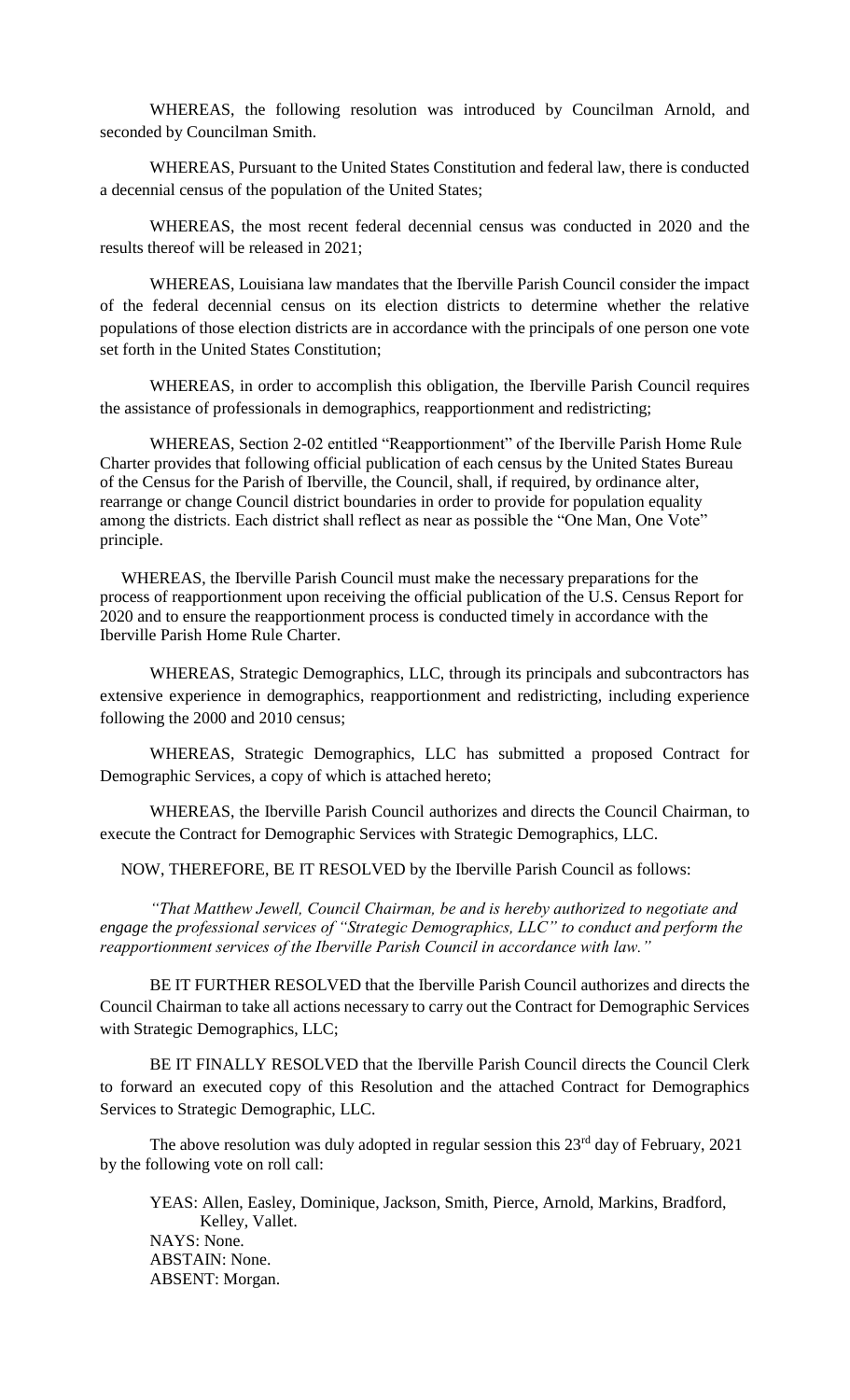The resolution was declared adopted on the  $23<sup>rd</sup>$  day of February, 2021.

### **RESOLUTION IPC# 2021-005**

# **RESOLUTION OF THE IBERVILLE PARISH COUNCIL REQUESTING THE LOUISIANA LEGISLATIVE DELEGATION FOR THE PARISH OF IBERVILLE TO PROVIDE REAPPORTIONMENT AND REDISTRICTING SERVICES FOR THE JUSTICE OF THE PEACE AND CONSTABLE DISTRICTS IN IBERVILLE PARISH**

WHEREAS, the following resolution was introduced by Councilman Arnold, and seconded by Councilman Smith.

WHEREAS, the most recent federal decennial census was conducted in 2020 and the results thereof will be released in 2021;

WHEREAS, Louisiana law mandates that the Iberville Parish Council consider the impact of the federal decennial census on its election districts to determine whether the relative populations of those election districts are in accordance with the principals of one person one vote set forth in the United States Constitution;

 WHEREAS, the Louisiana State Constitution of 1974, Article V, Section 20 cites the Louisiana State Legislature, alone, as the governing authority to reapportion justice of the peace and constable districts.

WHEREAS, the Iberville Parish Council requests the legislative delegation of Iberville Parish to provide for reapportionment of the justice of the peace and constable districts in their upcoming legislative session.

 NOW, THEREFORE, BE IT RESOLVED the Iberville Parish Council directs the Council Clerk to forward an executed copy of this Resolution requesting the assistance of the Louisiana Legislative Delegation for Iberville Parish to provide for redistricting of the Justice of the Peace and Constable Districts in Iberville Parish.

The above resolution was duly adopted in regular session this  $23<sup>rd</sup>$  day of February, 2021 by the following vote on roll call:

YEAS: Allen, Easley, Dominique, Jackson, Smith, Pierce, Arnold, Markins, Bradford, Kelley, Vallet. NAYS: None. ABSTAIN: None. ABSENT: Morgan.

The resolution was declared adopted on the 23<sup>rd</sup> day of February, 2021.

#### **RESOLUTION IPC# 2021-006**

### **RESOLUTION EXPRESSING SUPPORT FOR THE UPPER TERREBONNE BASIN WATERSHED PROJECT AND SUPPORT FOR FUNDING THE PROJECT THROUGH THE LOUISIANA WATERSHED INITIATIVE (LWI)**

WHEREAS, the following resolution was introduced by Councilman Arnold, and seconded by Councilman Smith.

WHEREAS, the Upper Delta Soil and Water Conservation District (UDSWC) has partnered with the United States Department of Agriculture, Natural Resources Conservation Service (NRCS) to complete an environmental assessment in accordance with the National Environmental Policy Act (NEPA) to determine whether or not a federal action has the potential to cause significant environmental effects; and,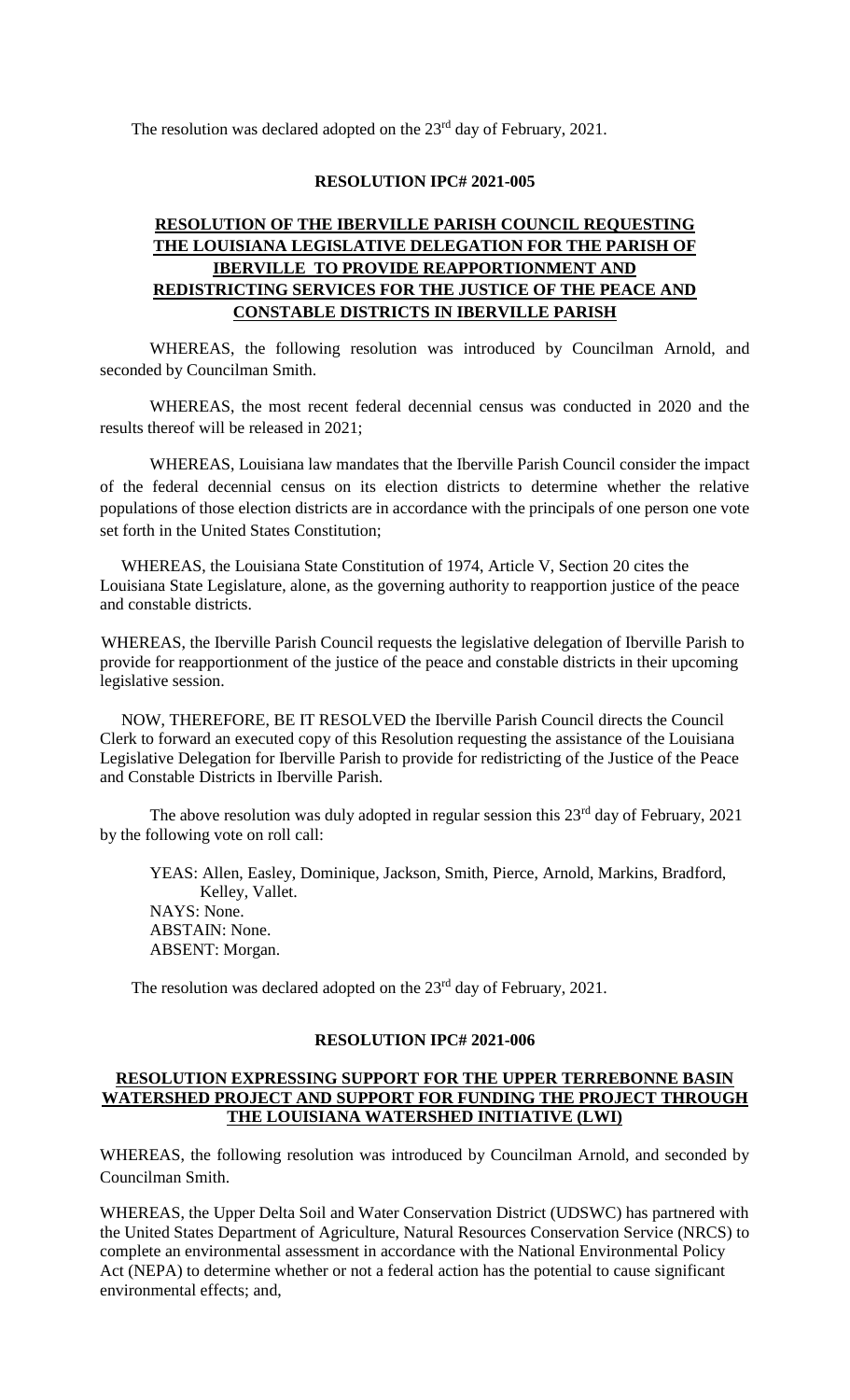WHEREAS, the Upper Delta Soil and Water Conservation District (UDSWC) is in the final stages of completion of the Upper Terrebonne Basin Watershed Plan and Environmental Assessment (EA) Document to obtain a Findings of No Significant Impact (FONSI) to proceed to engineering, design, and construction of the Upper Terrebonne Basin Drainage Improvements project; and,

WHEREAS, Iberville Parish will directly benefit from the Upper Terrebonne Basin Drainage Improvements project, which will mitigate flood risk to existing residential, commercial, and industrial development, critical infrastructure, historic sites, schools, and public facilities, reduce agricultural losses, reduce insurance and public health and safety claims, reduce public works maintenance and repairs to drainage channels and structures, and enhance water quality, aquatic habitat and recreational fisheries; and,

WHEREAS, the anticipated federal funding to be administered by LWI presents an opportunity to fund major features of this critical, regional project; and,

WHEREAS, Iberville Parish is within Region 6 of the Louisiana Watershed Initiative (LWI) regions; and,

NOW, THEREFORE, BE IT RESOLVED, THAT THE MEMBERS OF THE IBERVILLE PARISH COUNCIL, do hereby express their support for the Upper Terrebonne Basin Drainage Improvements project and urge both the LWI Region 6 Steering Committee and the Louisiana Council on Watershed Management to provide funding for the project.

The above resolution was duly adopted in regular session this  $23<sup>rd</sup>$  day of February, 2021 by the following vote on roll call:

YEAS: Allen, Easley, Dominique, Jackson, Smith, Pierce, Arnold, Markins, Bradford, Kelley, Vallet. NAYS: None. ABSTAIN: None. ABSENT: Morgan.

The resolution was declared adopted on the 23<sup>rd</sup> day of February, 2021.

## **RESOLUTION IPC# 2021-007**

### **RESOLUTION IN OPPOSITION TO THE PROPOSED CONSTITUTIONAL AMENDMENT TO PROVIDE FOR CENTRALIZED SALES AND USE TAX TO BE ADMINISTERED BY THE STATE OF LOUISIANA DEPARTMENT OF REVENUE**

WHEREAS, the following resolution was introduced by Councilman Arnold, and seconded by Councilman Smith.

WHEREAS, according to the Business Report, a legislative study group recently issued a report to the House and Senate leadership that recommends the Legislature will call for a constitutional amendment during the 2021 regular session to create a new sale and use tax system with the State having control over the sales and use tax collection system in Louisiana.

WHEREAS, the proposed constitutional amendment will create a single sale and use tax collection board that will be utilized to collect state and local sales and use tax, the new board will operate as a statewide political subdivision, and the new board will receive funding through state and local sources of revenue.

WHEREAS, the Iberville Parish Council and other local taxing authorities such as school boards and sheriffs, have professional staff that are extremely capable to collecting the local sales and use taxes for their Parish. These local tax collectors are capable of providing information and assistance to parish taxpayers without having to depend on any telephone answering system in an attempt to resolve an issue. State offices have telephone answering systems when a citizen calls and there is nothing but frustration of citizens in their attempt to speak with an individual to resolve any issue, including sales/use tax issues. State government agencies are not responsive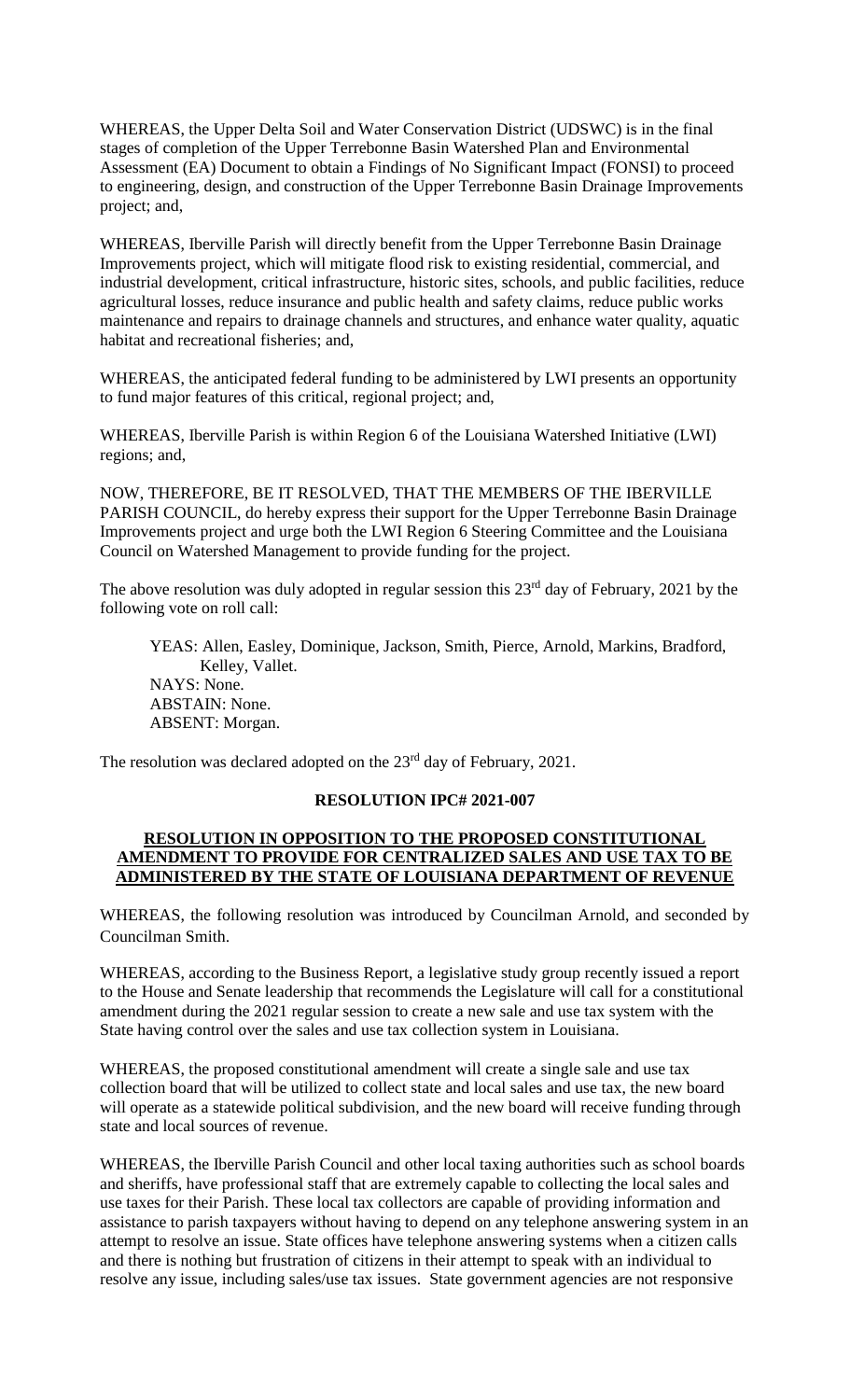to calls for assistance from the citizens. Furthermore, citizens like to do business locally where they have ample parking available when visiting a local sales/use tax office rather than having to drive around looking for a parking space, very few of which offer free parking.

WHEREAS, State government agencies frustrate citizens with all of the red tape and bureaucracy when a citizen attempts to resolve any outstanding issue, specifically sales and use tax issues. The local sales and use tax collectors have the best knowledge and experience related to its sales/use tax ordinances and regulations, and have clearly demonstrated expertise and efficiency in enforcing its local ordinances, auditing taxpayers, resolving tax disputes and successful litigation of tax issues when appropriate. A Parish governing authority can best provide for the needs of its citizens related to local sales and use tax matters.

WHEREAS, the Iberville Parish Sales and Use Tax Department has been very responsible to the needs of its taxpayers and professional, courteous, and quick services are generally rendered and outstanding tax issues are resolved immediately. The Iberville Parish Sales and Use Tax Department has received very minimal complaints from citizens regarding the administration, enforcement and collection of local taxes.

WHEREAS, local sales and use taxes are used to incur bond indebtedness for Parishes, the local collector is in the best position to provide information regarding its sales and use tax ordinances and the collection and distribution of all local taxes. The Parishes do not need a State tax collection entity to collect and distribute its taxes or to provide data on purely local collections and local bond issues for parish projects.

WHEREAS, the attempt to centralize sales and use tax collections is nothing more than an attempt to usurp the power and authority of local governing authorities to enable the statewide collection authority to obtain more funding and deprive local governments of its much-needed tax revenues.

WHEREAS, this scheme and attempt to deprive local governing authorities of its ability to enact, interpret, collect and resolve any tax issues will not be in the best interest of local taxpayers, and one central collection entity for the State of Louisiana will result in much frustration, confusion and aggravation of the citizens related to purely local tax issues.

WHEREAS, a single centralized sale and use tax agency will result in the loss of numerous jobs at the Parish level with an adverse impact on the local economy.

WHEREAS, it the State is looking for efficiency in tax collections, perhaps Louisiana should allow the Internal Revenue Service to collect the Louisiana income taxes and distribute the taxes to the Louisiana Department of Revenue.

WHEREAS, the Iberville Parish Council as a local tax collection authority requests that each member of its State legislative delegation for the Parish of Iberville vigorously oppose any and all proposed legislation that transfers the Parish's sales and use tax collections to the Louisiana Department of Revenue or any other State entity.

BE IT FURTHER RESOLVED, that a copy of this resolution be forwarded to the Parish legislators so that they are made aware of the Parish President and Parish Council position regarding this matter.

BE IT ALSO FURTHER RESOLVED, that a copy of this resolution be forwarded to the Governor of the State of Louisiana, Secretary of the Louisiana Department of Revenue, Louisiana Chemical Association, Police Jury Association of Louisiana, Louisiana School Boards Association, Iberville Parish Industries and Louisiana Sheriff's Association.

The above resolution was duly adopted in regular session this  $23<sup>rd</sup>$  day of February, 2021 by the following vote on roll call:

YEAS: Allen, Easley, Dominique, Jackson, Smith, Pierce, Arnold, Markins, Bradford, Kelley, Vallet. NAYS: None.

ABSTAIN: None.